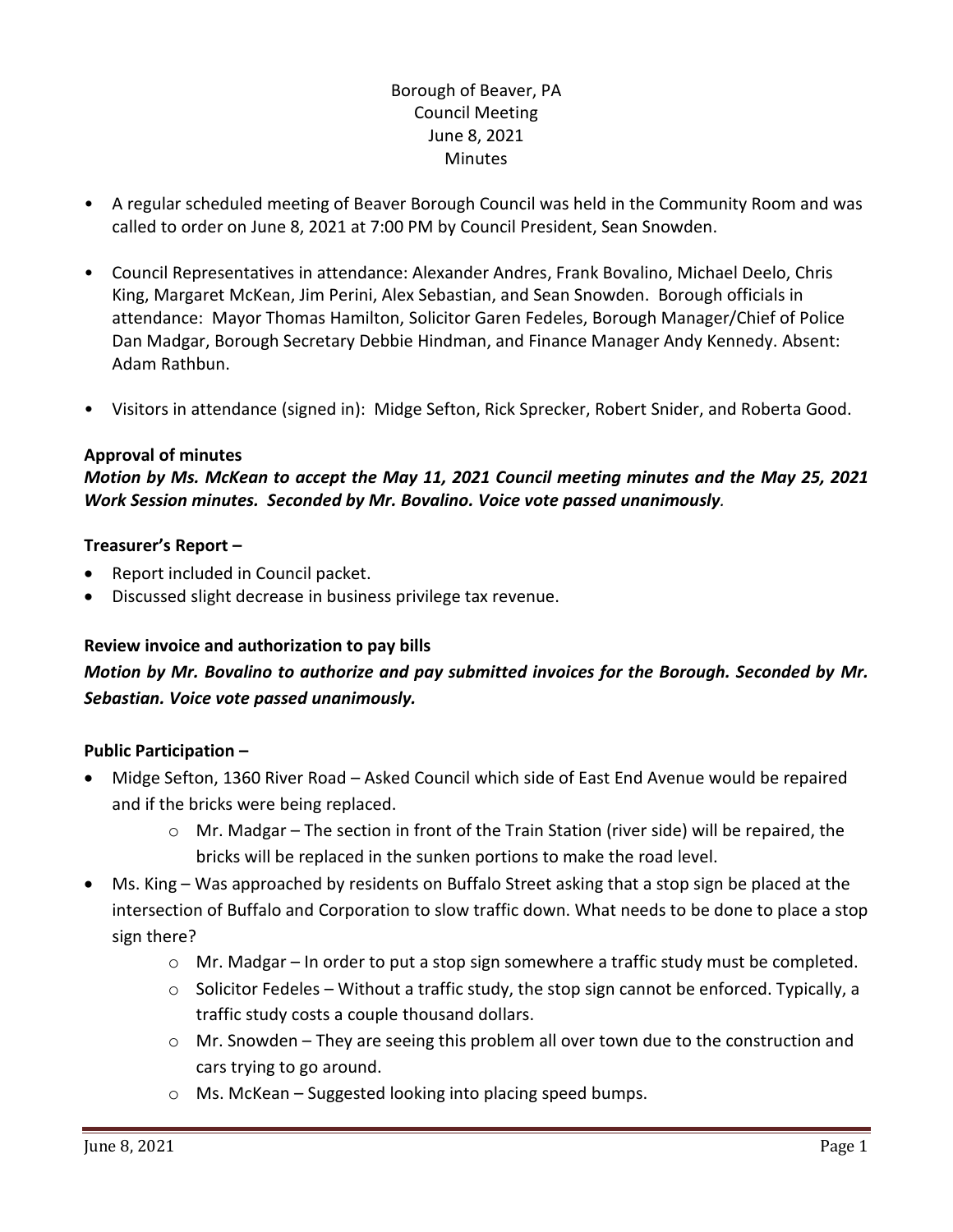- $\circ$  Mayor Hamilton Does not want to place speed bumps all over town. Stop signs are not meant to slow traffic down. If a study was done, it would look at the accident potential.
- $\circ$  Mr. Madgar The Borough of Beaver was not designed to hold this amount of traffic. Traffic may decrease within the next few years.
- $\circ$  Mr. Snowden Asked that this be put on the agenda for the next work session and for Borough Engineer Dan Martone to address the issue.

# **Reports – Commissions / Authorities**

# **Council of Governments (COG) –** Reported by Mr. Andres

- May 2021 meeting report enclosed in council packet.
- Discussed potentially regionalizing fire departments to be able to work together with other communities, share and buy equipment, the decline of volunteers, and the decline of EMS.
	- o Mr. Madgar Ambulance calls are now falling onto the police department because there are no ambulances available. This is an ongoing problem.
- Discussed the Familywize prescription savings cards now available to Beaver County residents.
- Gave condolences to former Councilwoman Kay Nester, as her son had recently passed away unexpectedly.

**Civil Service Commission –** No report

## **Zoning Hearing Board (ZHB) –** No report

## **Planning Commission – No report**

## **Tree Commission –** Reported by Mr. Madgar

- The Tree Commission was contacted to look at a tree along Dravo Avenue and they recommended that the tree not be taken down. The home owner then contacted the Borough asking to reconsider the Tree Commission's recommendation and allow that the tree be taken down due to a number of reasons including uneven sidewalks, foundation concerns and handicapped access to the home. The issue was then brought to the Borough Solicitor to review.
	- $\circ$  Solicitor Fedeles Concerned after reviewing the photos of the property and tree of safety issues and the Borough's liability if someone would get hurt or property would be damaged. If the tree is not allowed to be taken down by the Borough, the Borough would then be responsible if something happened.
	- o Mr. Bovalino Asked if the Tree Commission is allowed to have jurisdiction over trees that were planted by the home owner.
		- Mayor Hamilton Residents are only able to remove trees from their back yard without consulting the Tree Commission, not their front yard even if the home owner planted it.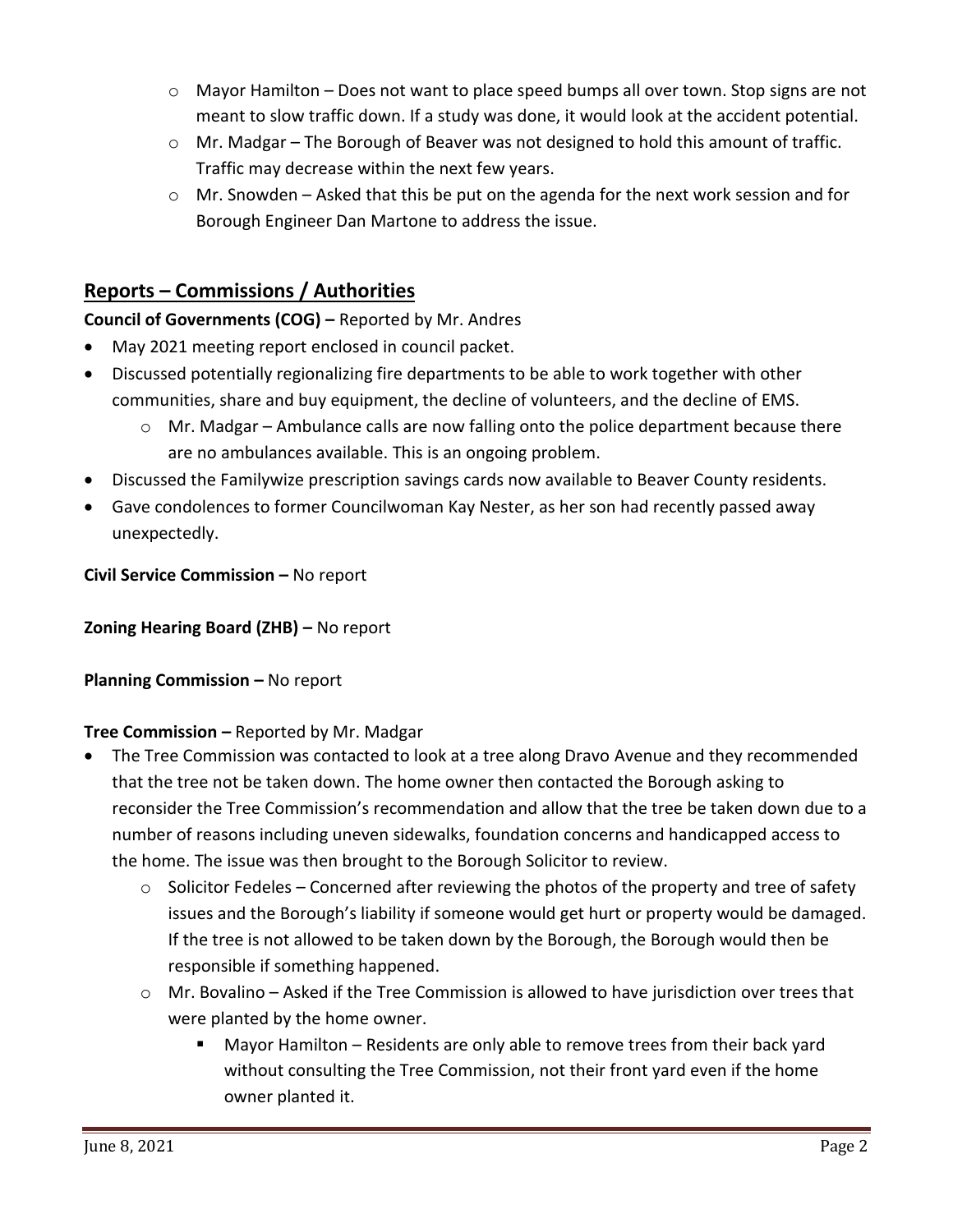- Mr. Snowden This information can be put in the next magazine to inform residents.
- $\circ$  Ms. McKean Concerned that if the resident removes the trees, it will damage the brick sidewalks more. Ms. McKean sent an email to ask Chuck Copeland to assist in resetting the bricks in front of the resident's home. Also believes that if the resident is claiming that pipes and foundation are being damaged, they should provide proof from a contractor.
- o Mr. Madgar Understands that trees need to be protected within the borough but ultimately safety should be the top priority.
- o Mr. Snowden Can be discussed further at the work session if needed. Suggested that Nancy Lonnett Roman attend to speak on behalf of the Tree Commission.

# **Code Enforcement Officer Report –**

- May 2021 report from Code Enforcement Officer enclosed in council packet.
- Ms. King Asked for an update regarding the ongoing issue with Jet Jack Construction.
	- $\circ$  Mr. Sprecker Currently withholding \$20,000 from Jet Jack Construction until repairs are made on Laura Street. Will provide an update at the Work Session.

## **Historic Architectural Review Board (HARB) –**

Presentation scheduled for the June 22, 2021 Work Session

## **Municipal Authority –** Reported by Mr. Deelo

- May 19, 2021 meeting minutes enclosed in council packet.
- Borough Municipal Authority Engineer report for mid-April 2021 through mid-May 2021 enclosed in council packet.
- Discussed concerns of a potential additional air monitor installed by Carnegie Mellon University.
	- $\circ$  Borough Engineer Dan Martone will be the contact for DEP and will be meeting with DEP soon to discuss the monitor further. A report will be given to council after the meeting is set.
	- $\circ$  A discussion will need to be had to go over the advantages and disadvantages of the monitor once there is more information.
	- o Ms. McKean Suggested that Beaver High School students get involved with this project.

# **Council Committee Reports**

## **Shaw Park/Pool –** Reported by Mr. Andres

- Meeting was held June 7, 2021 to discuss funding options for a potential pool.
	- o Ideas of smaller scaled projects were discussed.
	- o Discussed potential partnerships with other communities and what their commitment would be.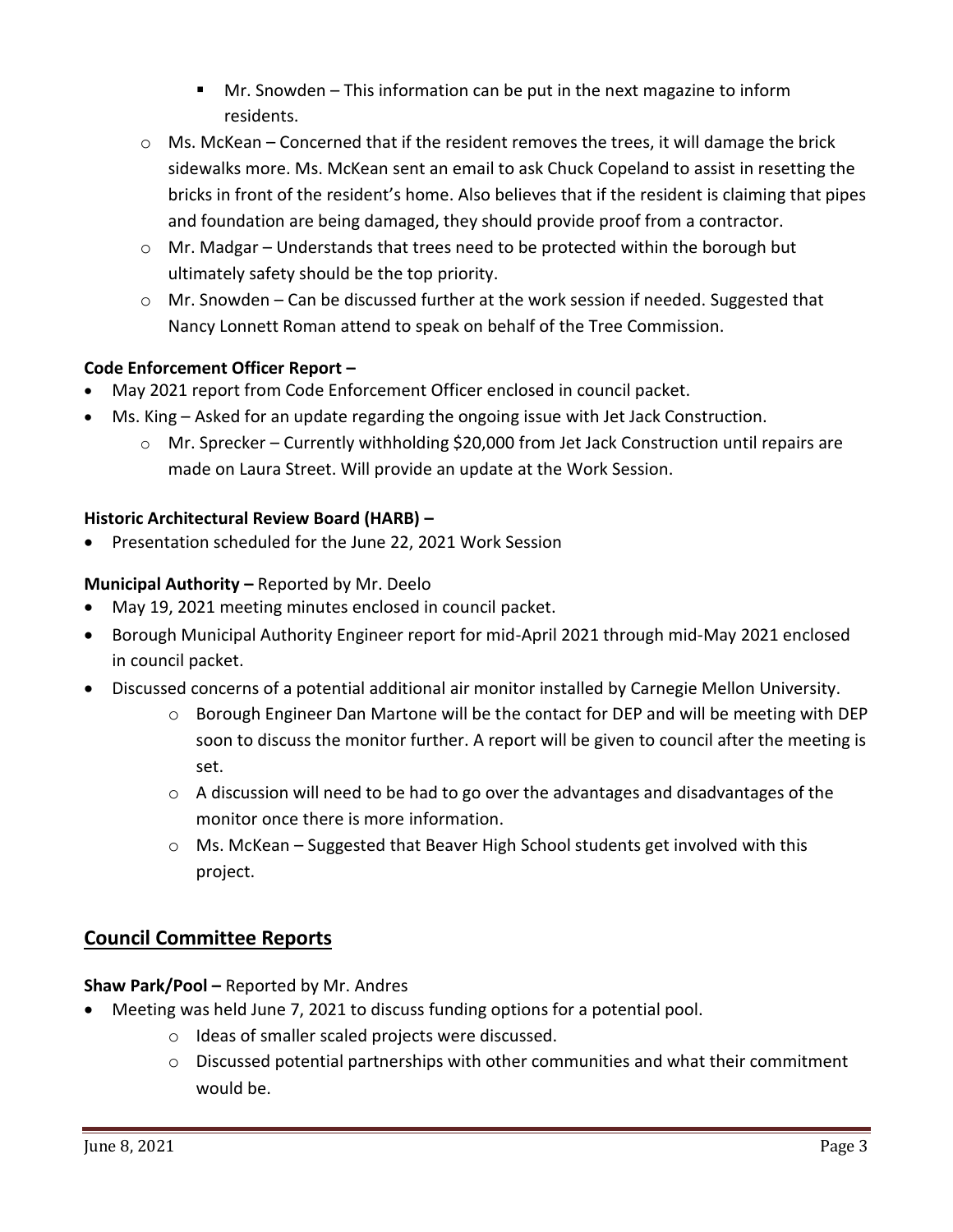- o Continuing to look for funding options outside of Beaver Borough.
	- Ms. McKean Asked to attend the next meeting to discuss DCNR grants.
- o Mr. Madgar Asked for future meeting dates be shared.

### **Public Safety / Code Enforcement –** No report

**Finance** – No report

**Highways –** No report

**General Government –** No report

**Recreation –** Reported by Mr. Andres

- Asked about the event held in Quay Park.
	- $\circ$  Mr. Madgar A private event hosted by the county was held for Judges across the state and was not advertised for security reasons.
- A resident asked why signs for the Beaver High School seniors were not allowed to be placed along Third Street.
	- $\circ$  Mr. Madgar The Borough allowed signs to be placed last year due to the pandemic. This cannot be continued as it causes issues while maintaining parks and can cause traffic and a potential accident as residents may drive slowly past or take a photo with the sign.
	- $\circ$  Mayor Hamilton Placing the signs last year for the students was the right thing to do but signs are typically not allowed to be placed.
	- $\circ$  Mr. Snowden The signs were placed around the school, which was more appropriate. This was a good call by the Borough Manager and was not a Council matter.
	- o Mr. Andres No one attended a Council meeting to request the signs from Council.
- Ms. McKean Would like to discuss at the next Work Session to consider selling alcohol at future events and its potential revenue.
	- o Mr. Sebastian Would need to consider the expense of a license and the liability of serving alcohol.
	- o Solicitor Fedeles The Borough would need to purchase insurance and a liquor license to be able to serve alcohol at events.
- Mr. Snowden Would like to continue a discussion of a potential pickle ball court.

# **Reports**

**Manager's/Police Report –** Reported by Mr. Madgar

- Reviewed Borough Manager report provided in council packet.
- Memorial Day Parade was a success.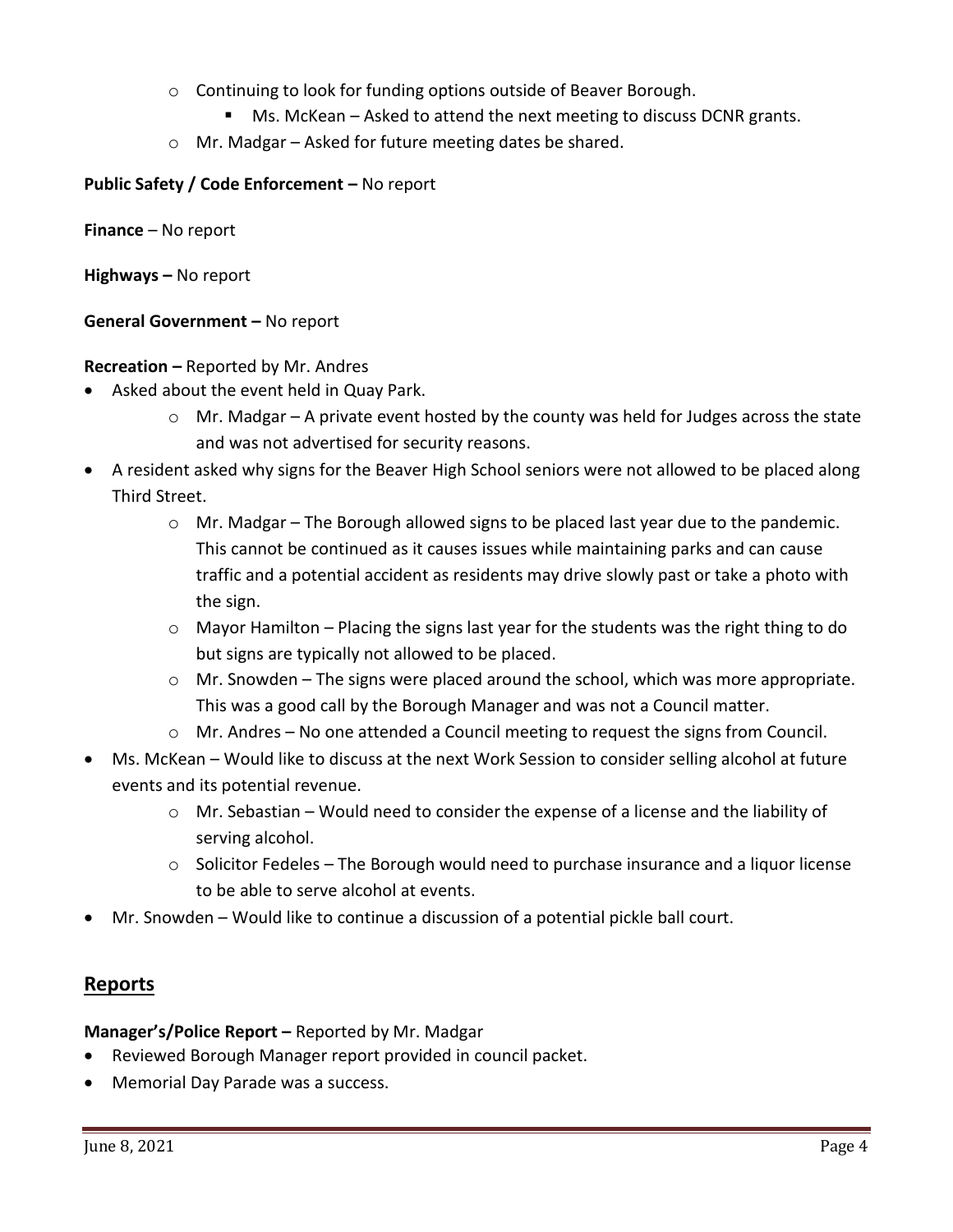- Pool Auction revenue approximately \$13,000 \$14,000.
- Awarded the 902A Recycling Grant: \$112,000 for the leaf vac, the Borough will be responsible for 10%.
	- o Recycling area underway. Perimeter is set, clearing completed and prepped. Catch basins will start soon. This project will also be submitted for the Recycling Grant.
	- o Able to receive 2,000 recycling bins for residents.
	- $\circ$  Costs \$13,000 to recycle once a month, the cost is significantly higher to have recycling twice a month.
	- $\circ$  Borough is able to apply for grants with the tonnage Beaver Borough recycles.
- Thanked Midge Sefton and Josh Eckleburg for repairing and getting the fountains running.
- Received approximately \$135,000 from the 2011 Liquid Fuels on March 1, 2021.
- Dan Martone requesting a preconstruction meeting regarding Clark Park.
- HARB will be making a presentation at the next Work Session meeting regarding the Historic District recommendations.
- Shade Tree Commission planted 27 trees, 14 were planted in the parks and Business District and 13 memorial trees were planted that were paid by residents.
	- $\circ$  Would like to discuss with the Shade Tree Commission a way to incentivize residents to plant trees. Potentially having the Borough help residents plant trees. Will discuss at a future meeting.
- Would like to activate the Civil Service Committee to create an active eligibility list. The Borough currently does not have an active list. It typically takes approximately 6 months to create an active list. The Borough typically always has an active list.

## **Motion – Activate Civil Service Commission**

# *Motion by Mr. Sebastian, I move that Beaver Borough Council activate the Civil Service Commission to start the testing process creating an eligibility list. Seconded by Mr. Bovalino. Voice vote passed unanimously.*

- Beaver Borough received a plaque that identified Beaver as a destination around Pittsburgh.
- Mr. Perini Asked for more information regarding a bill for \$7,900 from Sully's Towing.
	- o Mr. Madgar This bill was a pass-through and the Borough has been reimbursed. The insurance company asked the Borough to pay the bill upfront – the street sweeper was in storage. The street sweeper is now repaired.
- Mr. Perini Asked for more information regarding a bill for \$3,000 from Sully's Towing.
	- $\circ$  Mr. Madgar This was also a pass-through. Sully's picked up concrete barriers for the Recycling area. The receipts have been itemized for reimbursement.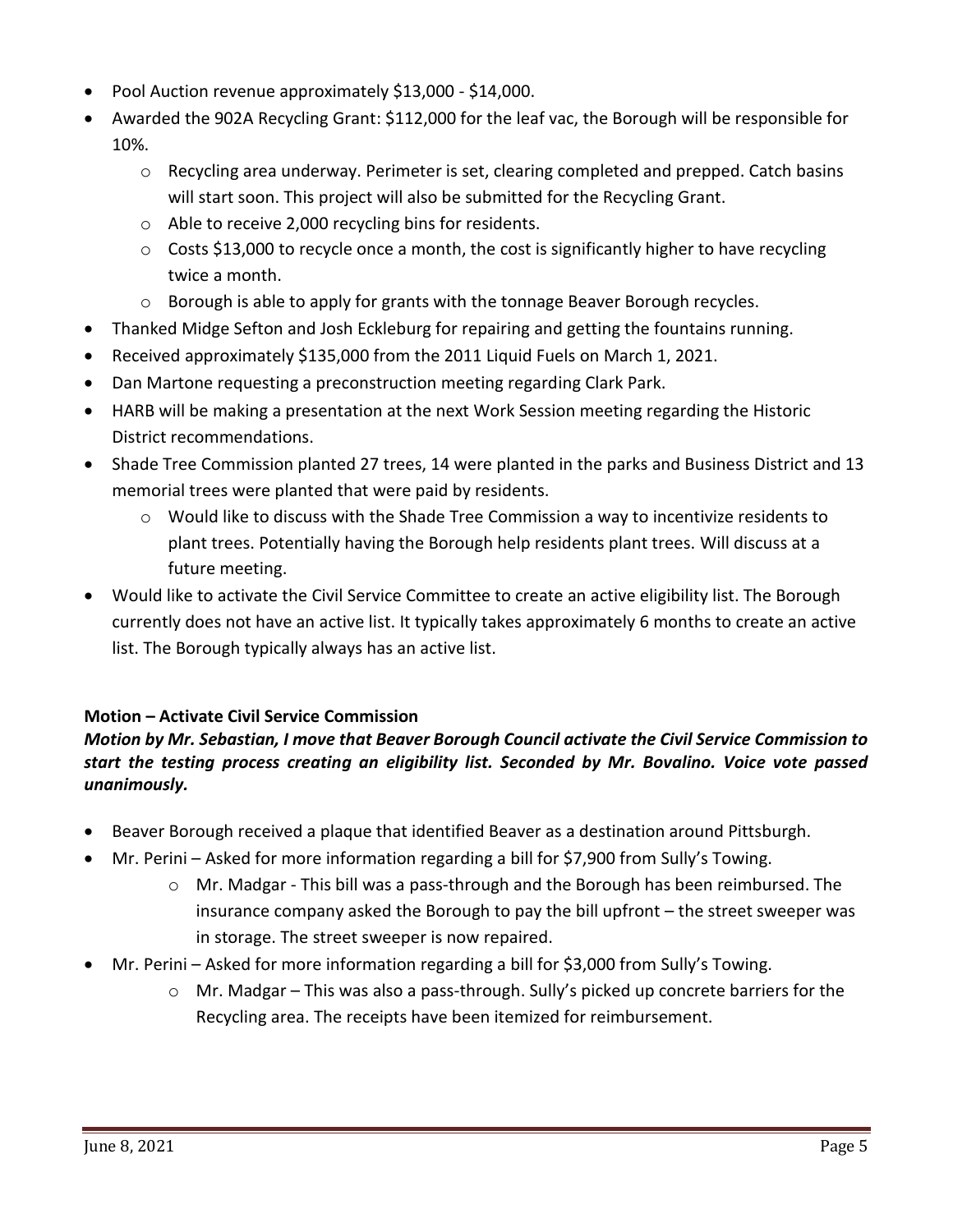### **President's Report –** Reported by Mr. Snowden

- Received positive feedback on the Memorial Day Parade and complimented the Heritage Foundation.
- Acknowledged businesses that were able to keep their businesses open during the pandemic.

#### **Mayor Hamilton –**

- Complimented the Heritage Foundation for their organization of the Memorial Day Parade.
- Was interviewed by KDKA to discuss how the businesses in the Borough were able to do so well during the pandemic.
- Read letter received by a resident complimenting and thanking Mr. Rick Sprecker.

#### **Police Department – No report**

**Fire Department** – No report

#### **Emergency Management Coordinator - No report**

#### **Borough Engineer and Borough Municipal Authority Engineer –** Reported by Mr. Madgar

- Borough Engineer's May 2021 report included in council packet.
- Expecting for paving to start within the next few weeks.
- PennDot completed the paving in front of Wendy's/McDonalds.

#### **Solicitor Report –** Reported by Solicitor Fedeles

- Contract negotiations are still ongoing with the Highway Department and Municipal Authority. Delays have been caused by a post-retirement healthcare issue.
- Discussed potential money from the American Rescue Plan. This money is going directly to municipal governments and Beaver Borough is expected to get \$446,000. There are limitations as to what this money can be used for such as water, stormwater and sewer projects. Money can be spent within a 3-year period.
- The county wide reassessment that was originally scheduled for 2023 has now been postponed until 2024. The new tax assessed values will not be used until 2024.
	- $\circ$  Mr. Perini The Borough raised taxes 2 mils in anticipation of the reassessment black out phase. Is the Borough able to raise taxes again since the assessment has been postponed?
		- **Solicitor Fedeles Yes, as long as the Borough does not go over 30 mils. The** Borough tax rate is currently at 29 mils.
		- Mr. Perini The Borough may need to consider raising taxes again.